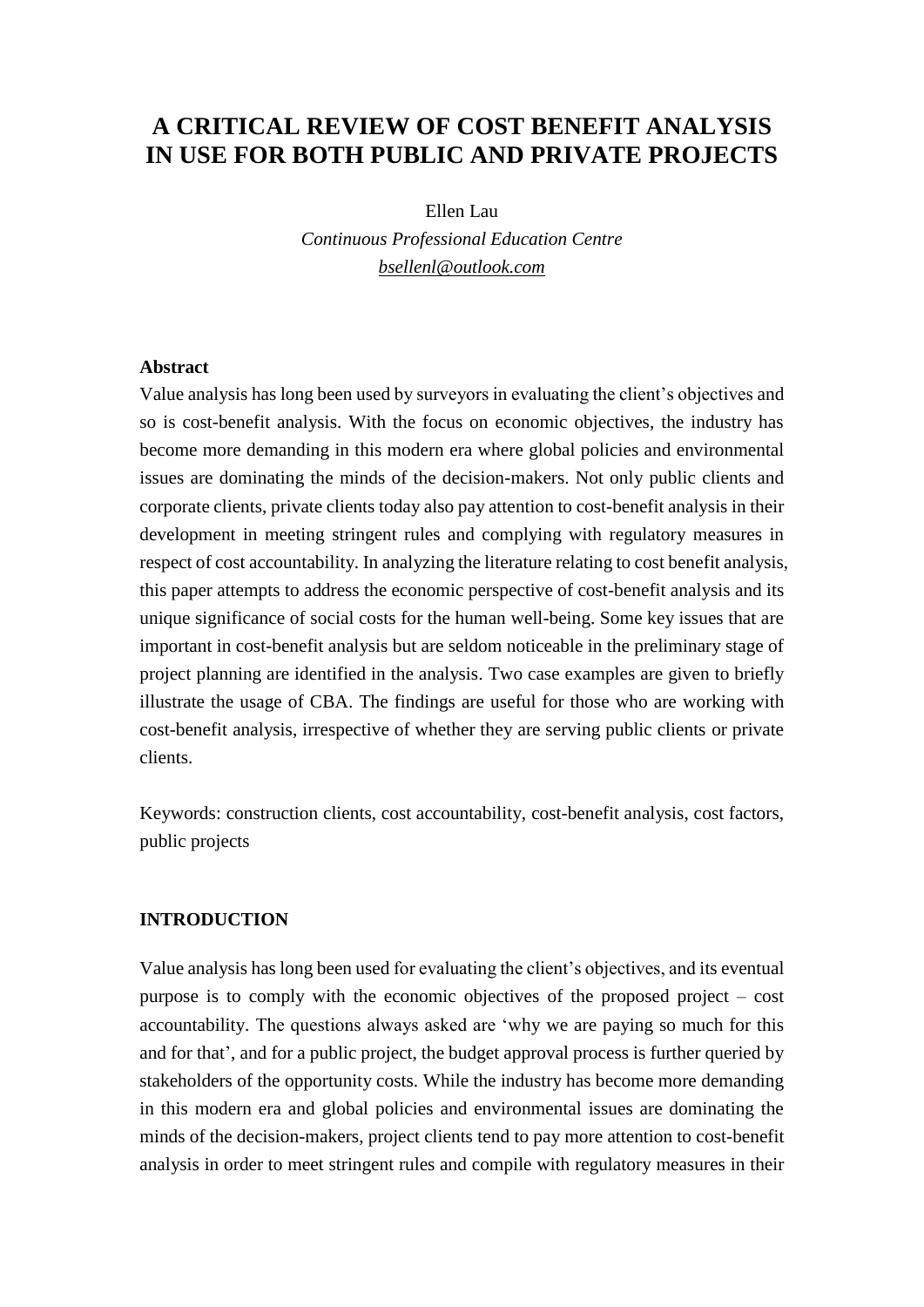development. Since the traditional value analysis is function-oriented, it is related to design theories. To fulfill the clients' needs means to fulfill the requirements of the performance standard. However, for most projects, it is no longer the clients' objectives that count, the stakeholder value judgements are also important in the analysis as stated in the following:

*"Value Management is concerned with improving and sustaining a desirable balance between the needs and wants of stakeholders and the resources needed to satisfy them. Stakeholder value judgements vary, and VM reconciles differing priorities to deliver best value for all stakeholders…."* (IVM, 2013)

This raises the significance of using cost benefit analysis in acquiring value in a society to fulfill clients' needs. For this, we need to re-look at cost benefit analysis which conventionally enables us to help clients to develop cost accountability also of social objectives, in particular for public clients. Now that private clients may also have to abide with social responsibility, cost benefit analysis is of equal importance to both public and private clients. This paper provide a critical review of the developing trend of cost benefit analysis for construction projects.

# **COST BENEFIT ANALYSIS**

Cost benefit analysis (CBA) is conventionally known as a method to assess the relative desirability of competing alternatives in terms of their economic worth to society (Sinden & Thampapillai, 1995). In simple words, CBA is a technique used to determine whether a planned action will turn out to be good or bad. It concerns efficient use of resources by estimating and totaling up the equivalent money value of the benefits and costs of a project to establish whether the project is worthwhile. It is commonly used for infrastructure projects like dams and highways, or system projects like health care systems. Benefits are intangible. Therefore, a value and a weighting has to be assigned to each of the "social" benefits such that a quantitative comparison can be made (Layard and Glaister, 1994). Problems arise in assigning these weightings and values as weightings and values are considered as judgmental and is therefore subjective.

CBA was first developed by a French economist Depuit in 1884. In the 1970s. Seeley (1976) included CBA in the section of environmental economics and suggested to have building constraints or restricting factors in the application of CBA to building proposals besides the usual practice of CBA in transport proposals, river and harbour projects and flood control schemes.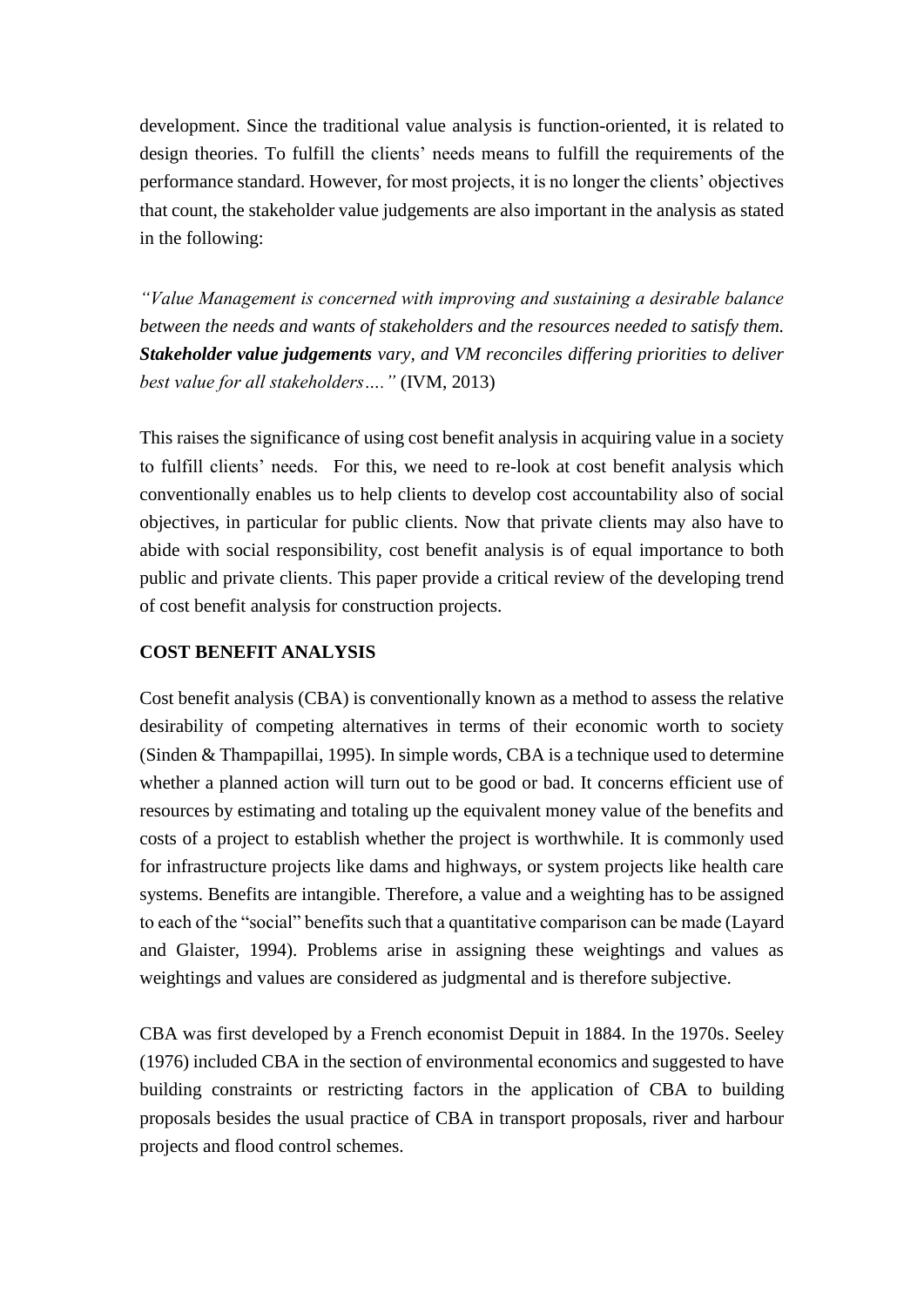In the 1980s, Ferry and Brandon (1980) considered CBA as a technique to justify the spending of money on public projects, and they put forward the problem of attaching money value to things which cannot be quantified. They pointed out that CBA was only valid when it was restrict to the cost comparison of those things which were capable of being quantified honestly, and suggested to assess the scheme result by making subjective decisions on the remaining factors when quantification is impossible or would be socially unjust. Ward and Litchfield (1980) mentioned CBA when they referred the weighting problem in value analysis and queried about the subjectivity and objectivity in performing CBA. They questioned about the *cost of compliance* when excessive environmental and safety regulations are in place.

In the 1990s, Sinden & Thampapillai (1995) acknowledged the usefulness of CBA even though they once raised a concern about its application to real world issues, particularly in respect of valuing unpriced benefits and costs. However, they agreed that the systematic procedures can improve the information for decisions based on relevant economic theories and concepts. For this reason, they changed CBA into BCA (benefitcost analysis). They also brought in the concept of constraints and accepted them as the nature of the society, echoing Seeley's first mentioning of constraints for building projects in the 1970s.

In the 2000s, Ashworth (2002) considered that the problem of CBA was due to the fact that the community at large had relatively unlimited wants, needs and desires when compared with the resources available to satisfy them in an economic proposition. Therefore, the difficulty in applying the technique is pricing the benefits. Ashworth (2002) points out that for public projects, it is open to manipulation of political ends. In the 2010s, Brandon and Lombardi (2011) embedded CBA concept into their evaluation of sustainability development.

From the economics perspective, Mishan and Quah (2007) refers CBA as an assembly of concepts and techniques culled from mainstream economic theory, in particular from that branch known as Welfare Economics. The theories being used range from consumer surplus and shadow pricing, and the techniques applied range from net present value, internal rate of return and weightings. Butter (2012) refers CBA as a quantification of the welfare effects of government policy and *the direct welfare costs* or benefits for various stakeholders have to be quantified, whereas some *indirect costs and benefits* are difficult to assess. Those indirect costs and benefits are thus listed as a pro memori (pm) post because of their uncertainty and hence difficulty in assessment. While this is the case, cost-benefit analysis are commonly criticized as being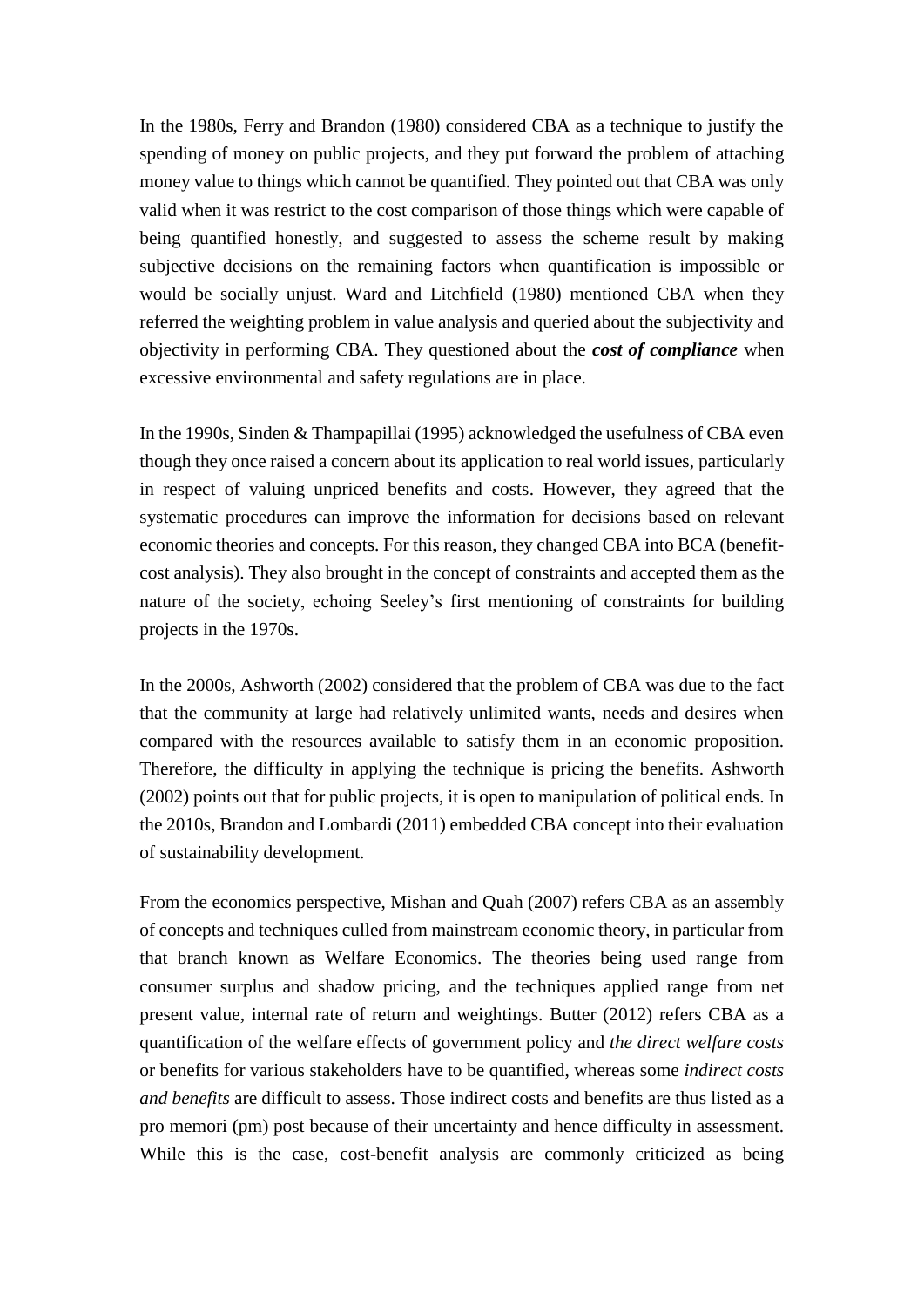judgemental and not objective enough. However, a step forward is a systematic approach to the *direct and indirect cost* procedures in the evaluation of benefits.

Mishan and Quah (2007) point out that there are common error in some popular treatments of CBA and this clearly reflects the case of subjectivity. Even though the steps are clearly listed in most CBA such as Msihan and Quah (2007), Tao et al. (2011), Nas (1996), Walshe and Daffern (1990), the systematic approach does not all count for a comprehensive and errorless CBA, but it does improve the extent of availability and quality of information for decision-makers to select an optimal solution.

# **SCOPE OF APPLICATION**

Cost–benefit analysis is often used by governments to evaluate the desirability of a public construction project. It provides an analysis of the cost effectiveness of different alternatives in order to see whether the benefits outweigh the costs. The aim is to gauge the efficiency of the added value relative to the status quo. The public body is to take account for all the costs and benefits which affect the welfare of individuals in a community as a whole. To facilitate comparison and assessment, the non-monetary items (benefits, welfare) are to be translated into monetary terms (cost). Thus, items involving social costs or environmental costs are to be evaluated on the basis that the expected benefits will exceed the expected costs. For example, the valuation of travelling time may be assessed as the time lost for production or a time reduction of leisure hours.

Besides infrastructure projects, policy making, environmental policies, planning, application of CBA can be seen in many other areas. For example, evaluating journals use in special libraries, bringing in 'utility' measures to assess the cost per use of a journal to evaluate the appropriateness of continuing subscription (Sridhar, 1988); the valuation of historical buildings in identifying all relevant costs and benefits of a project, giving a financial value, discounting to present-day costs, and providing weighting in terms of their perceived importance of different heritage values (RICS, 2013); and establishing a CBA framework for evaluating social (public) housing in sustainable development (RICS, 2013). Guidelines for CBA have already been developed by some government bodies such as Australia and Canada, and OECD (2006) also produces a more updated approach of CBA for working towards environmental policy.

# **PROBLEMS IN THE APPLICATION OF CBA**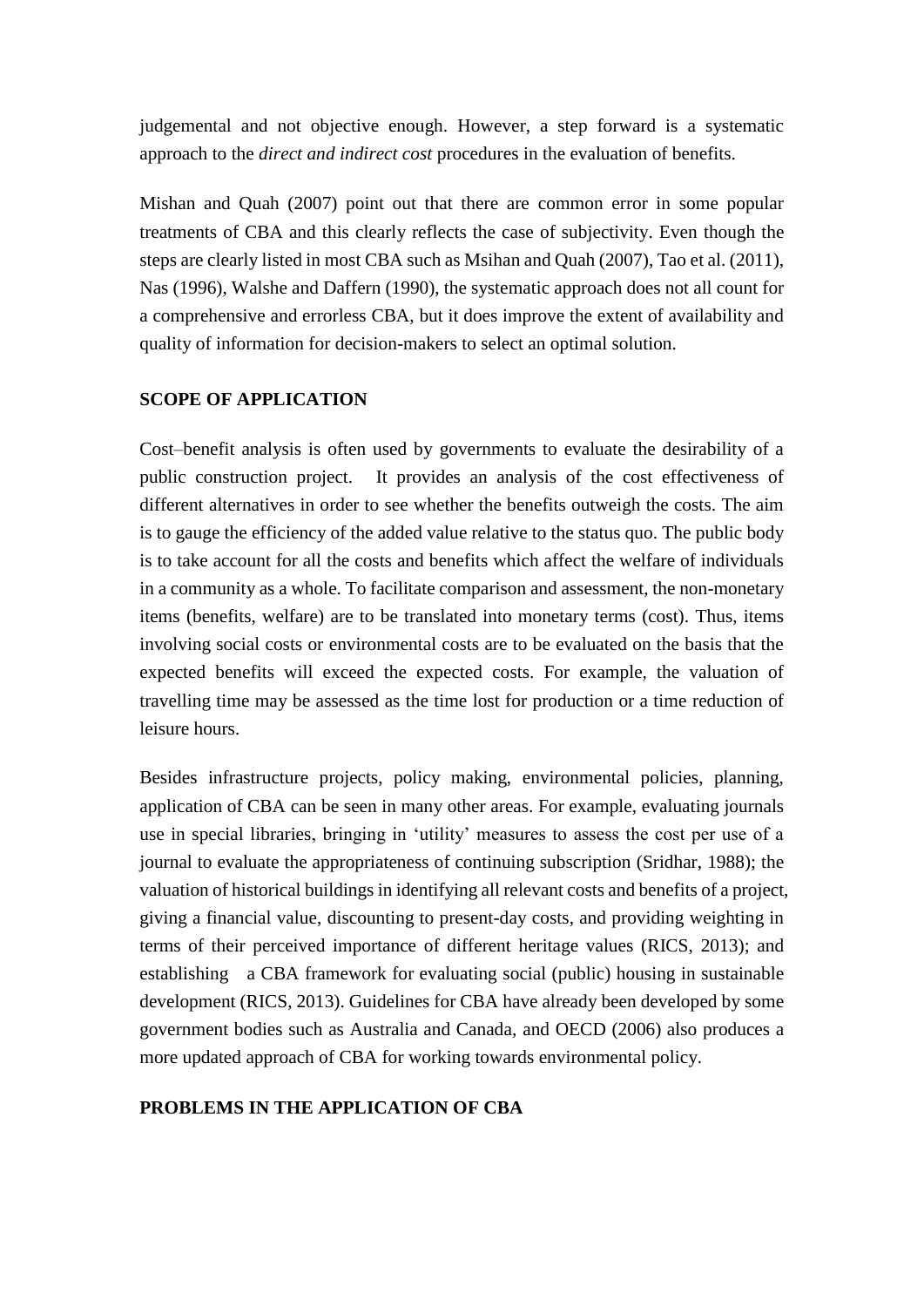The problem areas of CBA are usually the non-monetized benefits and costs, such as visual impacts, landscape and social amenities impacts, cohesion heritage or cultural impacts, human capital impacts, life and injury impacts (Tao et al. 2011,) Monetary value is hardly realized without data support, and in many instances there are no past data references.

One other problem of CBA is that the computation of components of benefits and costs tends to be intuitively obvious, but intuition fails to suggest methods of measurement for many of the items. It has been suggested that the basic valuation principles should be followed: (1) Common unit of measurement-benefits and costs of a project have to be expressed in terms of equivalent money value at a particular time; (2) Valuations should represent consumers or producers actual behaviour; (3) Benefits are usually measured by market choices.

As valuation of benefits and costs should reflect preferences revealed by choices which have been made, cases for transportation projects frequently involve saving time. The question is how to measure the money value of that time saved. The value should not be merely what transportation planners think time should be worth or even what people say their time is worth. The value of time should be what time is worth to the public through choices involving tradeoffs between time and money.

### **COST FACTORS FOR CBA**

As early as the 1970s, Seeley (1976) brought to the attention of surveyors the social costs, private costs and external costs. There he defined social costs as the sum total of costs involved as the result of an economic action; private costs as those which affected the decisions of the performers (production costs); and external costs as those costs not met by the industrialists. He referred the external costs or externalities as the side effects.

## **Social cost**

According to OECD (2006), social benefits essentially refer to increases in human wellbeing (utility) and social costs are valued as reductions in human wellbeing (OECD, 2006), and thereby incur both gain and loss. From an economic perspective, social costs are the sum of private costs and external costs. It refers to both the private costs and any other external costs to society arising from the production or consumption of a good or service. If there is a negative externality, then social costs will be greater than private costs. Environmental pollution is an example of a social cost that is seldom borne completely by the polluter, thereby creating a negative externality. If there is a positive externality, then one will have higher social benefits than private benefits. For example,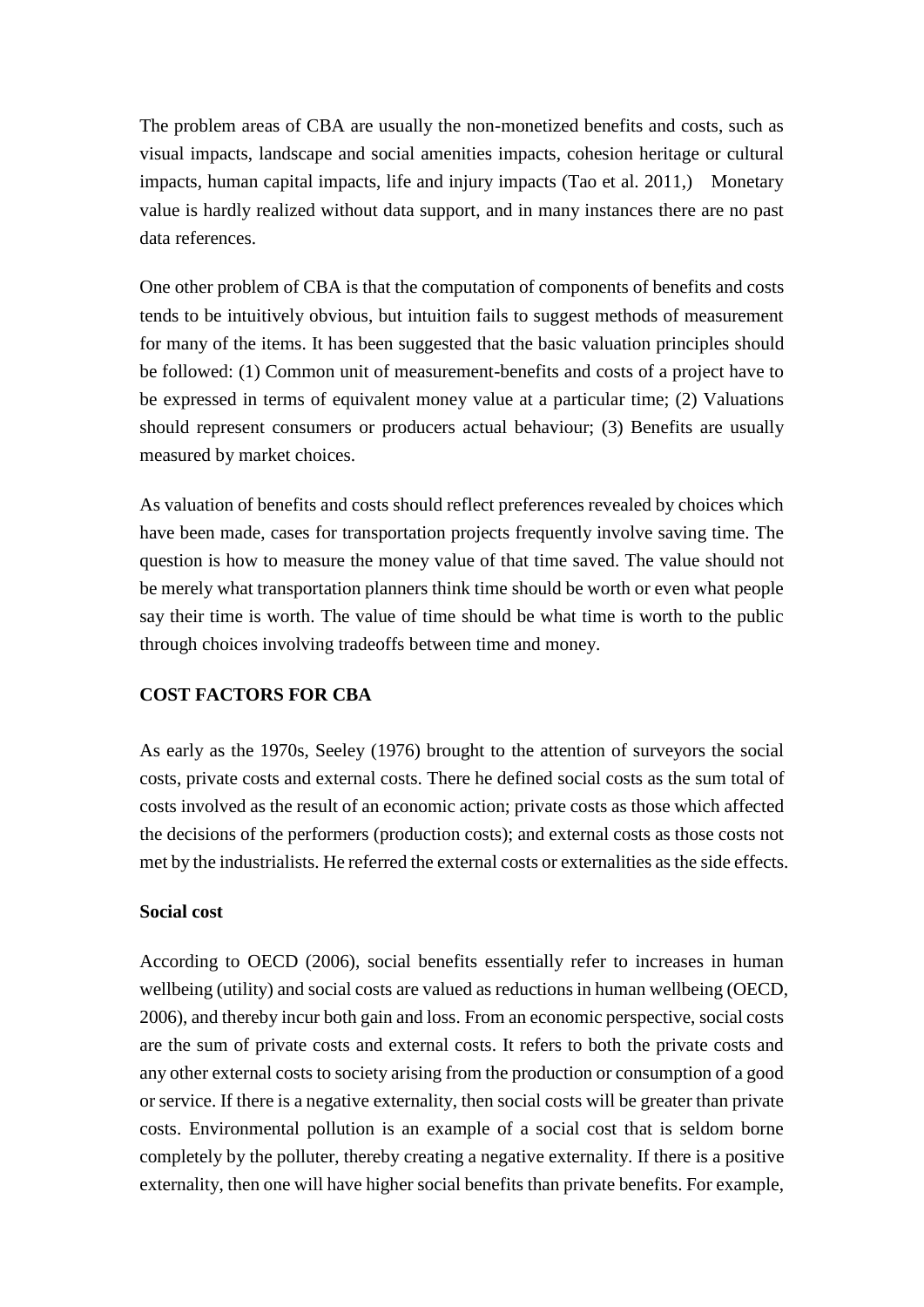if a producer can avoid the cost of air pollution control equipment allowing the firm's production to impose costs (health or environmental degradation) on other parties that are adversely affected by the air pollution, then the benefit to society is a negative externality (Ison and Wall, 2007; Layard and Glaister, 1994)

### *Social Costs = Private Costs + External Costs*

In above equation, if external costs are above 0, then private costs are less than social costs. This means that the society tends to price the good or service too low, and produces or consumes too much of the good or service.

### **Private cost**

In economics, private costs are the costs that the buyer of a good or service pays the seller. It is what a producer of a good, service, or a firm pays to purchase capital equipment, hire labour, and buy materials or other inputs with actual market price. This can also be described as the costs internal to the firm's production function. Examples of private costs can be cost of land, cost of construction, costs of running the plant when it has been built, transport costs of materials and completed products. Private benefits can thus be the money made from the sale of the products. The private costs will lead to a socially efficient rate of output if there are no external costs. If market prices of polluting fuels do not include values that reflect the environmental costs, the prices will be lower than the social cost.

### **External cost**

External costs, known as externalities, are the costs that people other than the buyer are forced to pay as a result of the transaction. The difference between private costs and total costs to society of a product, service, or activity is the external cost. The bearers of such costs can be either particular individuals or the society at large (Ison & Wall, 2007; Flyvbjerg et al. 2002). Examples of external costs are shown in the Table below.

| <b>External costs</b>                                             | <b>External Benefits</b>           |
|-------------------------------------------------------------------|------------------------------------|
| Waste products will cause pollution Jobs will be created          |                                    |
| Smoke and fumes may damage the Other firms may move into the area |                                    |
| health of residents                                               | to provide services to the<br>firm |
|                                                                   | producing smoke and fumes          |
| Parkland cannot now be used by Important chemicals will           | be                                 |
| local residents                                                   | produced to benefit society        |

**Table 1 Examples of External Costs**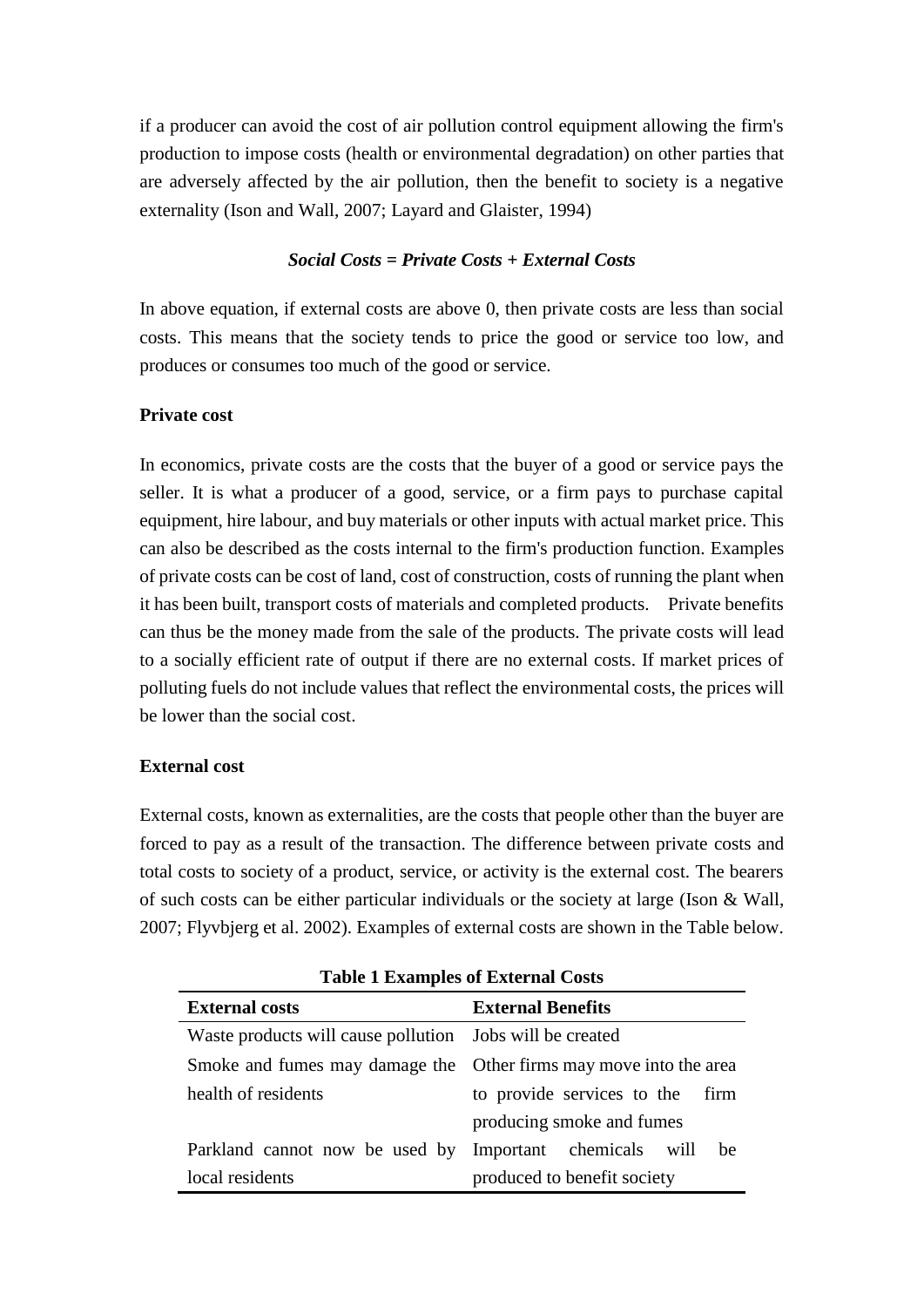However, Seeley (1976) added further issues on externalities for which he called them constraints. Projects are frequently subject to a variety of constraints or restricting factors which require valuation. These constraints are categorized as physical constraints, legal constraints, administrative constraints, uncertainties and distributional and budgetary constraints, which are still sound for today.

# **KEY ISSUES IN ASSIGNING AN ECONOMIC VALUE TO SOCIAL OBJECTIVES**

With detailed analysis of the present trend of CBA, the following areas are identified and are considered as the key issues that a comprehensive CBA should cover to make sense of the social aspect of cost in the costs and benefits scenarios.

### **The yes project and no project perspective**

Butter (2012) takes the view that null alternative or no regulation should also be considered in a CBA, as the effects of a regulation may only materialize in the longrun. Although he generally refers to government regulation and transaction costs, Butter quotes an example of the credit crisis of 2007-2010 in the financial market as a consequence of the regulation issues that the effect can be so drastic as to bring great recession. The yes project and no project perspective has been brought up in the third runway at Sydney airport (Sinden & Thampapillai,1995) and in the final judgement of the judicial review of the HZMB case based on environmental rules (Lau, 2013).

### **The second-best theorem**

Mishan and Quah (2007) point out that there is a problem of the second-best theorem. The second-best theorem is based on the concept that when one additional constraint is imposed on the welfare function, the necessary conditions that emerge from the maximizing procedure are different from those identified with the marginal-cost pricing rule. There is a tendency of choosing the second best when there are several alternatives. Usually though the first best is the ideal, but it is impossible to prove that the second best is not an optimal choice as the conditions are different. This is primarily based on an optimal allocation of resources, and a slight adjustment of the constraints will give rise to different solution. Conducting sensitivity analysis will help.

### **Market price against shadow price**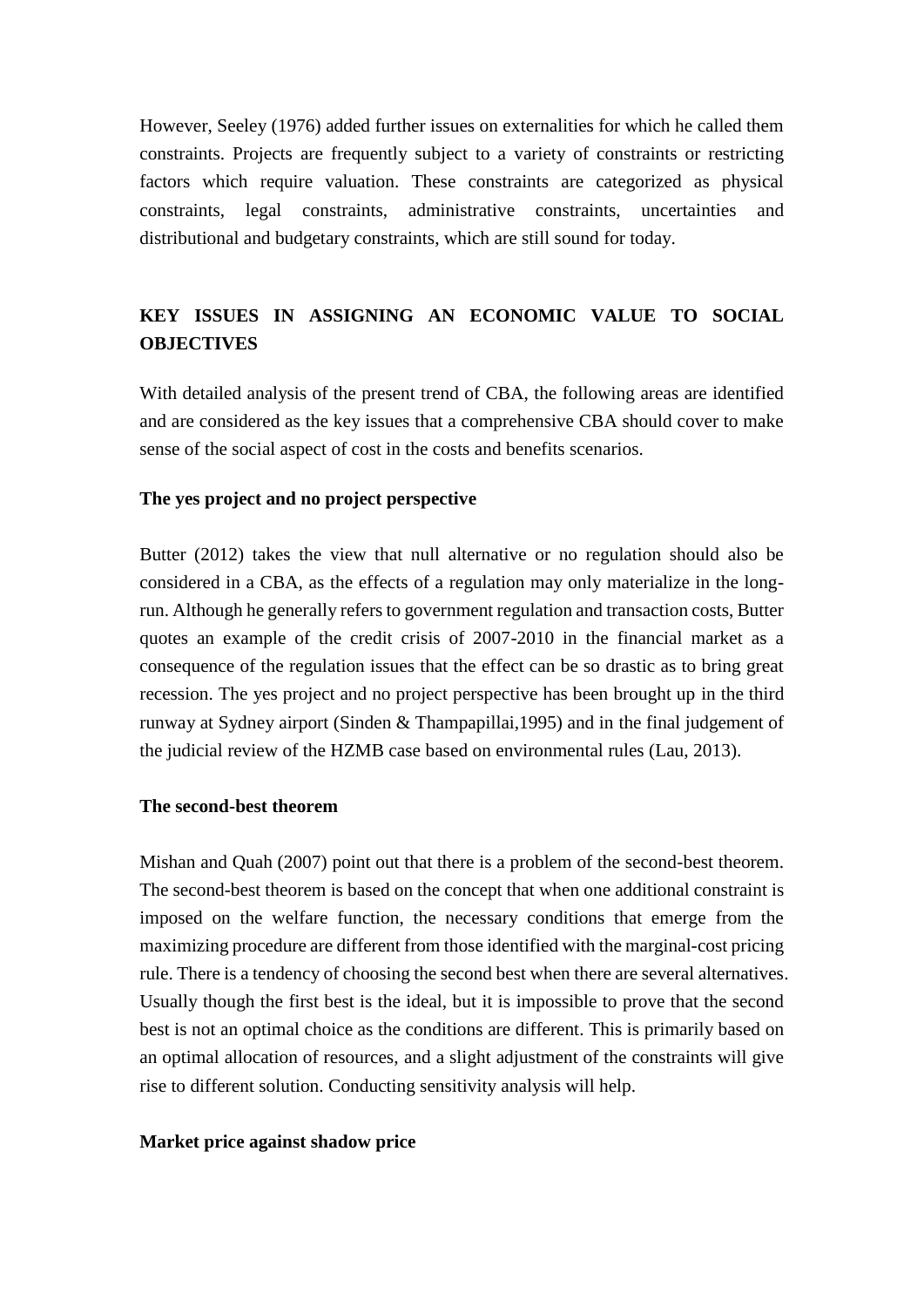Shadow pricing is about a value assigned to non-marketed goods when performing different types of cost-benefit analyses. It usually applies to external cost, and works in line with opportunity cost. External costs are most often non-monetary and problematic to quantify for comparison with monetary values, e.g. pollution. They refer to what society will likely have to pay for in some way or at some time in the future, but are not usually included in the transaction prices. External costs are based on market prices, but the eventual judgment of market prices can only be made with shadow prices.

When consumers make purchases at market prices they reveal that the things they buy are at least as beneficial to them as the money they relinquish. Consumers will increase their consumption of any commodity up to the point where the benefit of an additional unit (marginal benefit) is equal to the marginal cost of that unit, or the market price. Therefore for any consumer buying a commodity, the marginal benefit is equal to the market price. The marginal benefit will decline with the amount consumed just as the market price has to decline to get consumers to consume a greater quantity of the commodity. A demand schedule, duly prepared to indicate the relationship between the market price and the quantity consumed, will be an useful information about marginal benefit that is needed to place a money value on an increase in consumption.

#### **The value for gain and loss**

In order to reach a conclusion as to the desirability of a project, all aspects of the project, *positive and negative*, must be expressed in terms of a common unit; that is, there must be a "bottom line". Since the most convenient common unit is money, benefits and costs are often expressed in monetary terms, and are adjusted for the [time value s](http://en.wikipedia.org/wiki/Time_value_of_money)o that all flows of benefits and flows of project costs occurring at different points of time are expressed on a common basis in terms of their "present value" (Hanley & Spash,1993; Layard & Glaister, 1994). However, in considering the value of gain and loss in a society, it must be considered at the same time who gains and who loses on an equity basis (OECD, 2006).

#### **The public interest issue**

Public interest described in Dictionary refers to the "common well-being" or "general welfare." Public interest theory is generally grounded on public choice in regulating the market as a justification for regulatory intervention in private activity, thus limiting the exercise of private power, in pursuit of objectives valued by the community (King, 2007). The policy makers need to address the human nature in order to avoid "unintended consequences" (Fukuyama, 1999; Ho, 2012), and for this, policy makers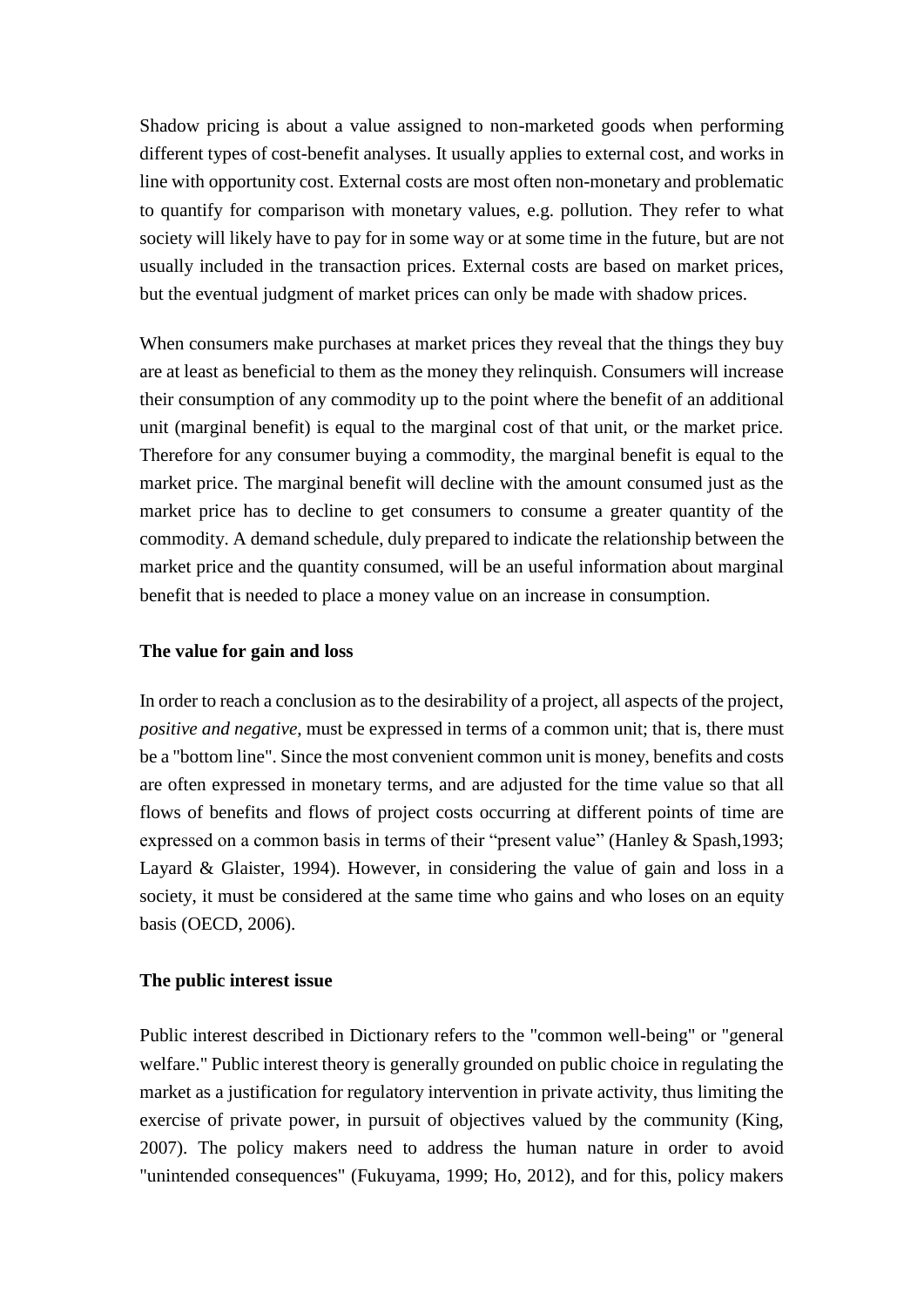have to address the public's foremost needs and anticipate how people may respond to specific designs in policy (Ho, 2012). In respect of policy making, Ho (2012) points out that there is a hierarchy of policy goals which some are more long-standing, more fundamental goals that can easily be hidden by immediate benefits via political expediency. The question is what the costs are to society if a policy that serves a specific goal is implemented and whether the benefits justify the costs (Ho, 2012:p.27). The issue is further compounded by human nature when people are pursuing personal interests at the same time. Therefore, the difficulty in applying the technique is pricing the benefits, and for public projects, it is open to manipulation of political ends Ashworth, 2002).

#### **Accounting for risk and uncertainty**

Walker and Greenwood (2002) raise a question of 'where do construction risks come from'? They list five sources of construction risks: political/regulatory, technical and physical, conceptual, organizational and operational. They propose a closed system and an open system view to explain risks in the project environment. In an open system, the political and regulatory type of risks covering government, planning, contractual, pressure groups, health and safety, and environment. A project facing an environment external to the projects can be as open as the whole society. The projects that are large, of long duration, complex, of high level of subcontracting and labour-intensive tend to be inherent with risks of this kind (Walker and Greenwood, 2002). In this respect, the impact of risks is no longer design oriented or labour-oriented, and the project will be exposed to claims for compensation of all sort.

#### **Population as the denominator**

Since CBA involves social cost, for calculation purpose, there must be a value involving the number of population, which acts as a denominator for the society at large. This value makes a simple representation of the social cost. In [economics,](http://en.wikipedia.org/wiki/Economics) a cost is an alternative that is given up as a result of a decision. When a transaction takes place, it typically involves both private costs and external costs. For a project or policy to qualify on cost-benefit grounds, its social benefits must exceed its social costs, where "Society" represents the sum of individuals (OECD, 2006). This means that a society is better off when production and consumption decisions are based on social costs that include external costs.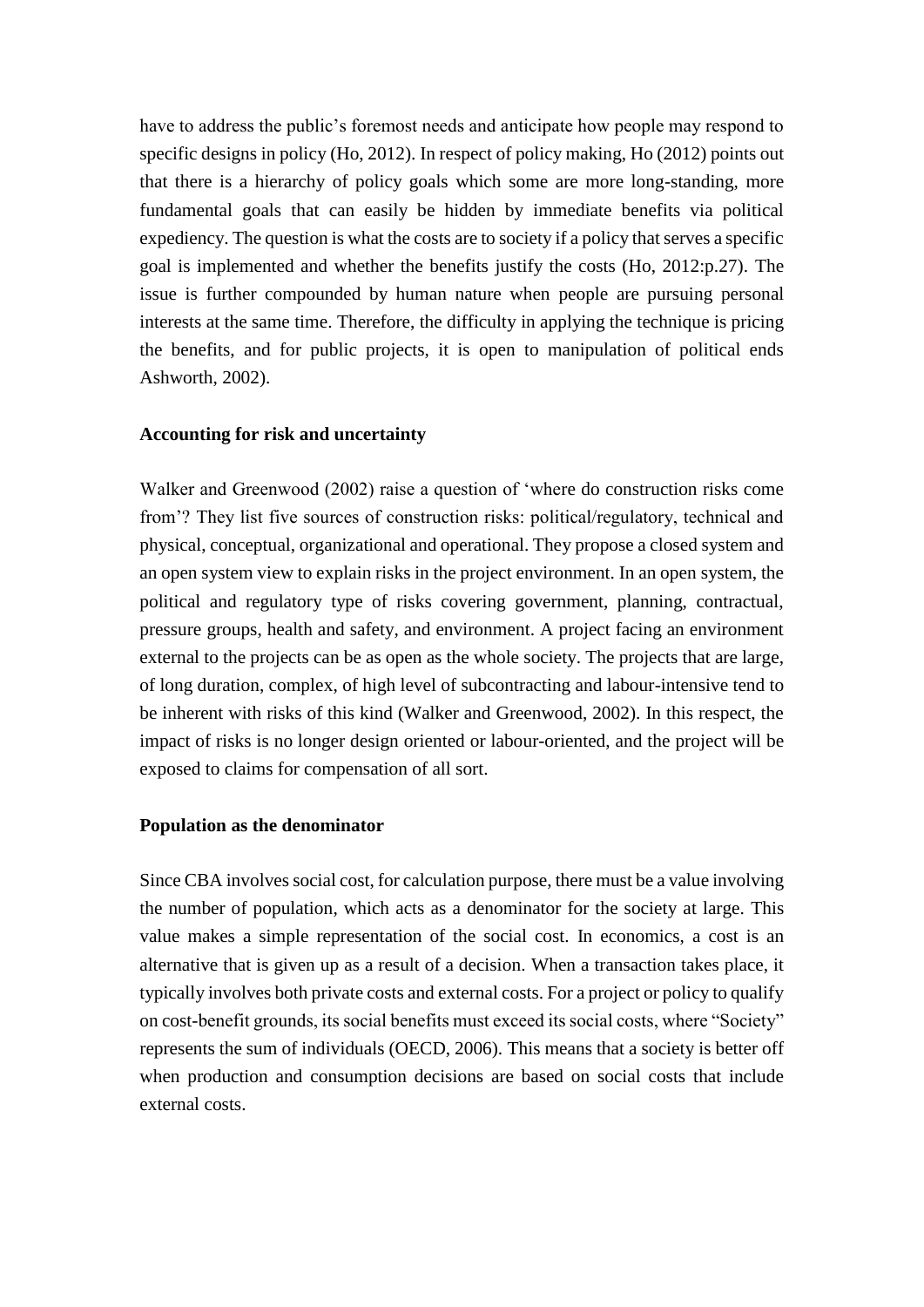## **THE CASE EXAMPLES**

Two case examples from Hong Kong are extracted to provide a general scenario of the use of CBA today for public projects.

## **The Hong Kong-Zhuhai-Macao Bridge (HZMB)**

HZMB is a mega-sized infrastructure project, complex in nature and difficult to build. The construction of the overall facilities is estimated to be over 70 billion Hong Kong Dollars. In evaluating the benefits in general, the CBA is done by the transport experts. It is considered that there would be reduction in distance and travelling time from Zhuhai of more than 60% to Kwai Chung and more than 80% to the Airport in Hong Kong. Economic benefits were also seen in traffic projection in terms of increased usage by vehicles and passengers. For economic growth, it is expected that Zhuhai and Zhongshan will achieve a GDP growth of 10-11% in 20 years.

To value economic benefits, CBA is carried out according to OECD standards, which includes but not limited to savings in transport costs, value of time saved for travelers, induced traffic volume generated between the three territories, and value of time saved for goods on road. The benefits are then apportioned to the three territories taking into account the places of origin and destination of the traffic. The economic benefit is later found to be 57.8%, 32.6%, and 9.6% respectively for Hong Kong, Mainland and Macao for which apportioning of cost responsibilities is based (HKSAR, 2007).

### **CBA of the High-speed Rail Link**

The analysis comprises of internal cost and external cost. The internal costs is the cost estimation of the project which include infrastructure costs and operating costs with a life expectancy of 50 years. The external cost refers to the environmental costs based on the negative environmental effects in terms of land resumption, barrier effects, visual intrusion, noise, air pollution and contribution to global warming. The benefits are economic evaluation of ticket revenue, travel time savings, pollution reduction, reliability improvement and safety improvement. All costs are discounted to Net Present Value. (Tao et al. 2011)

# **CONCLUSION**

The analysis originated from the study of CBA provides a recent development of CBA and the extent it applies to construction projects. Yet it is found that CBA is not in its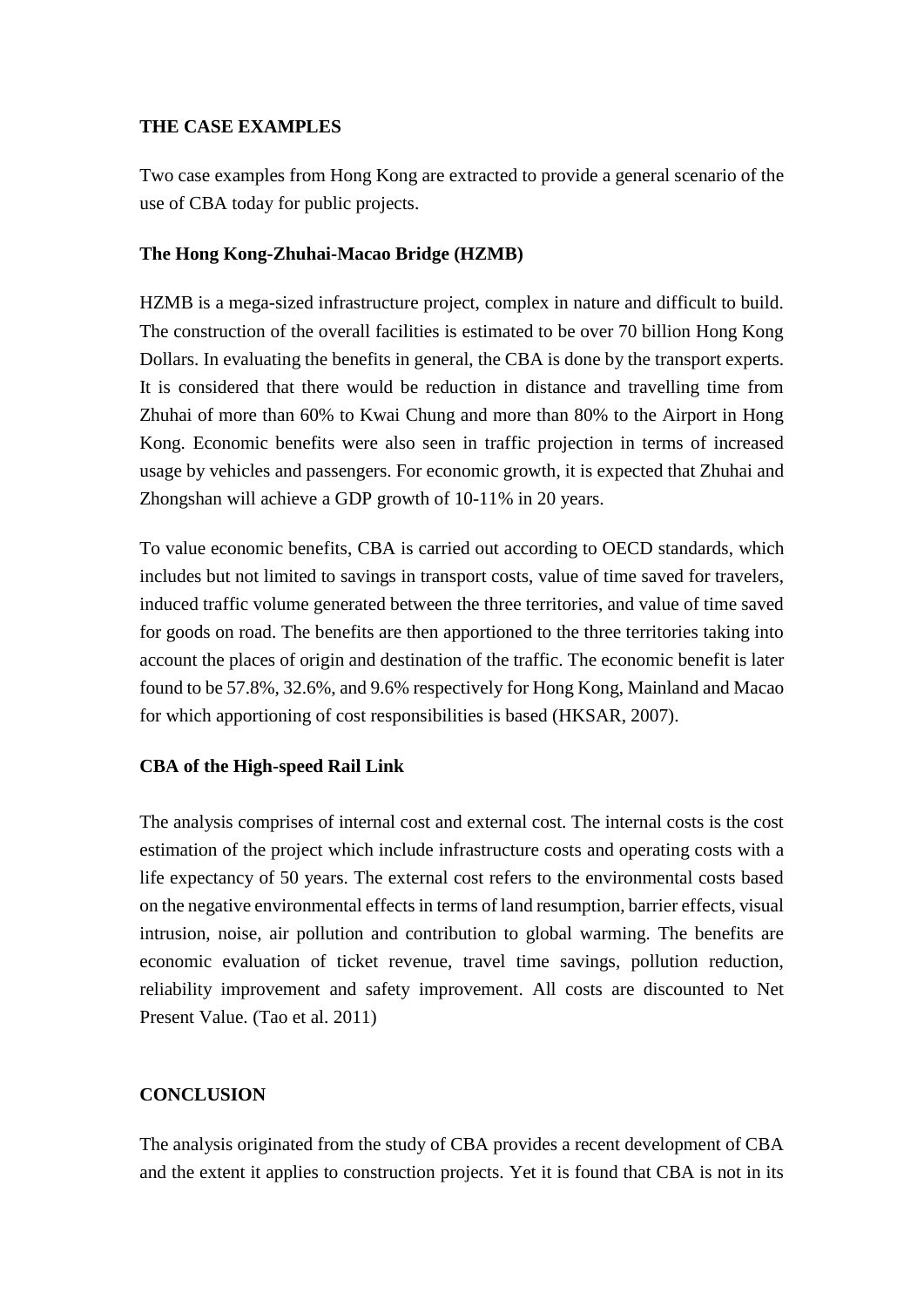full use at the present stage even though both public clients, corporate clients and private clients now pay more attention to cost-benefit analysis in their development in meeting stringent rules and regulatory measures in respect of cost accountability. However, some key issues that are important to cost-benefit analysis in project planning are identified in the analysis. This includes the yes and no project perspective, the second-best theorem, market price against shadow price, the value for gain and loss, public interest issue, accounting for uncertainty and risk, population as the denominator. The findings are useful for those who are working with cost-benefit analysis, irrespective of whether they are serving public clients or private clients.

#### **REFERENCES**

- Ashworth, A. (2002) Pre-contract Studies: Development Economics, Tendering & Estimating, 2nd Edition Blackwell Publishing
- Barton M. & Mates P. (2011) public versus s private interest Can the Boundaries be legally Defined? Czech Yearbook of International Law, pp.172-189.
- Brandon and Lombardi (2011) in their sustainability studies embedded CBA concept into their evaluation of sustainability development.
- Butter, F. (2012) Managing Transaction Costs in the Era of Globalization, Edward Elgar
- Flanagan, R. and Norman, G. (1993). *Risk Management and Construction*, Blackwell Science
- Ferry, D.J. and Brandon, P.S. (1980) Cost Planning of Buildings, 4<sup>th</sup> Edition Granada
- Flyvbjerg B, Mette K. Skamris Holm, and Søren L. Buhl. (2002), Underestimating Costs in Public Works Projects: Error or Lie? Journal of the American Planning Association, vol. 68, no. 3, pp. 279-295.
- Fukuyama, F. (1999) The Great Disruption: Human Nature and the Reconstruction of Social Order, The Free Press
- Ho, [Lok-sang \(2011\)](http://www.routledge.com/books/search/author/lok_sang_ho/) Public Policy and the Public Interest, Routledge
- Hanley, N. and Spash, C. L. (1993). *Cost-Benefit Analysis and the Environment*. Edward Elgar Publishing Limited. UK.
- HKSAR (2007) Legislative Council Discussion Paper: Hong Kong-Zhuhai-Macao Bridge, LC Paper No. CB (1)1520/07-08(01)
- Ison, S. and Wall S. (2007) Economics, 4th Edition, Harlow, England; New York: FT Prentice Hall
- IVM (2013) Value Management in the Corporate Brochure of the Institute of Value Management in the UK [\(http://www.ivm.org.uk/\)](http://www.ivm.org.uk/)
- Lau, E. (2012) The Impact of Legal Interventions on Projects: a case study approach, COBRA RICS Conference in Las Vegas September 2012